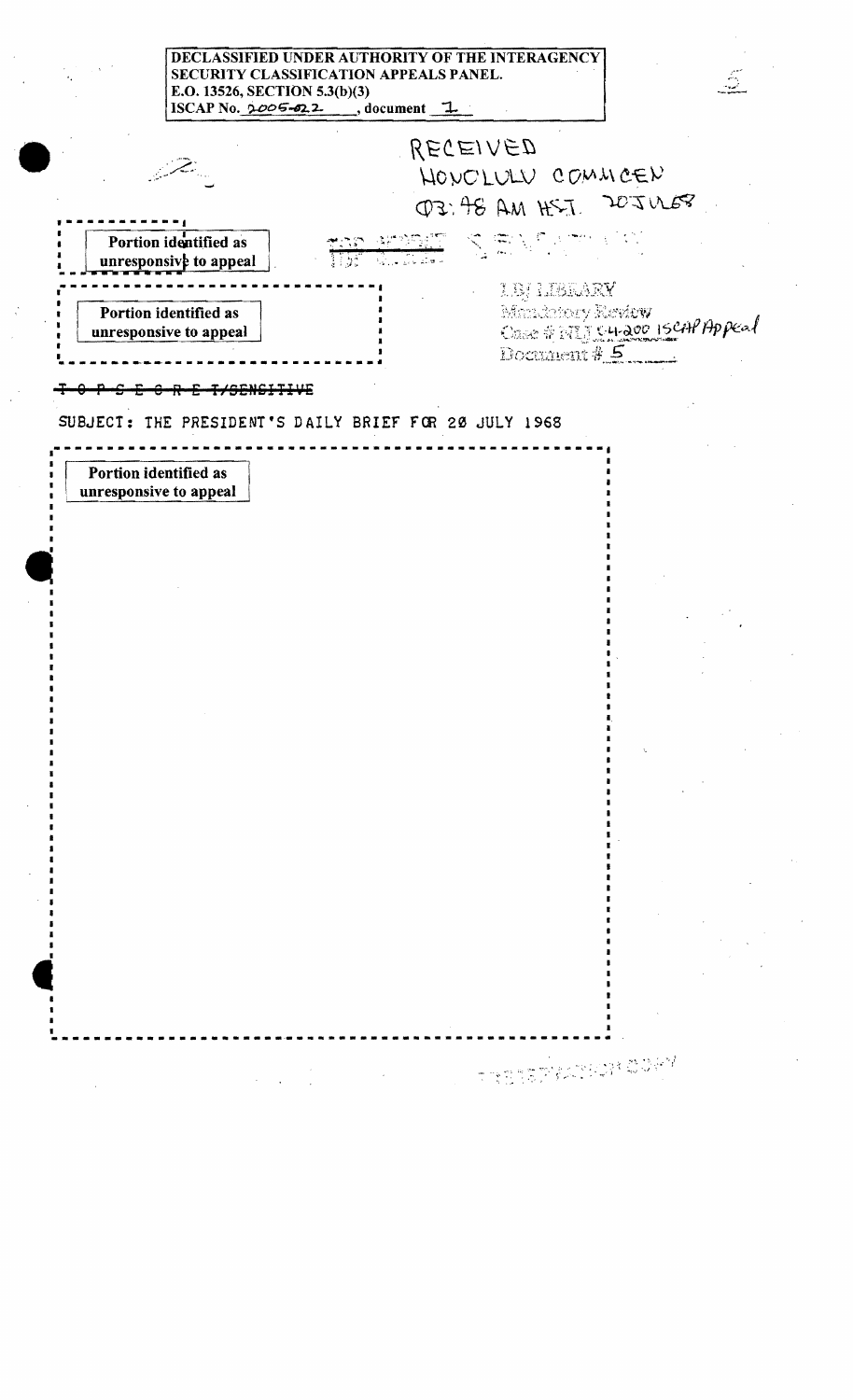

WILL OCCUR IN ABOUT FIVE DAYS.

•